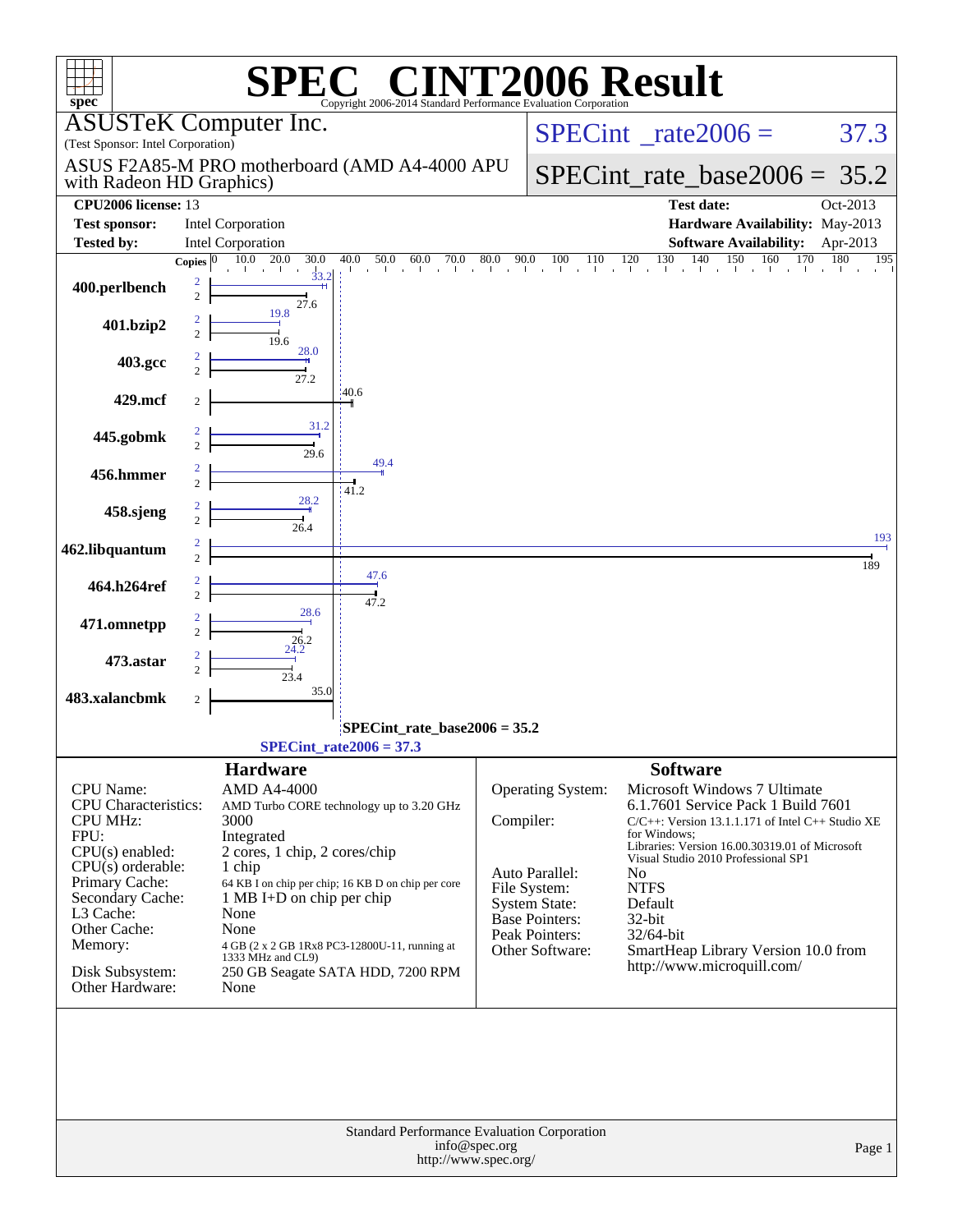

### ASUSTeK Computer Inc.

(Test Sponsor: Intel Corporation)

with Radeon HD Graphics) ASUS F2A85-M PRO motherboard (AMD A4-4000 APU SPECint rate  $2006 = 37.3$ 

# [SPECint\\_rate\\_base2006 =](http://www.spec.org/auto/cpu2006/Docs/result-fields.html#SPECintratebase2006) 35.2

**[CPU2006 license:](http://www.spec.org/auto/cpu2006/Docs/result-fields.html#CPU2006license)** 13 **[Test date:](http://www.spec.org/auto/cpu2006/Docs/result-fields.html#Testdate)** Oct-2013 **[Test sponsor:](http://www.spec.org/auto/cpu2006/Docs/result-fields.html#Testsponsor)** Intel Corporation **[Hardware Availability:](http://www.spec.org/auto/cpu2006/Docs/result-fields.html#HardwareAvailability)** May-2013 **[Tested by:](http://www.spec.org/auto/cpu2006/Docs/result-fields.html#Testedby)** Intel Corporation **[Software Availability:](http://www.spec.org/auto/cpu2006/Docs/result-fields.html#SoftwareAvailability)** Apr-2013

### **[Results Table](http://www.spec.org/auto/cpu2006/Docs/result-fields.html#ResultsTable)**

|                                                                                                                                                                      | <b>Base</b>   |                |              |                |       |                |       | <b>Peak</b>   |                |              |                |              |                |              |
|----------------------------------------------------------------------------------------------------------------------------------------------------------------------|---------------|----------------|--------------|----------------|-------|----------------|-------|---------------|----------------|--------------|----------------|--------------|----------------|--------------|
| <b>Benchmark</b>                                                                                                                                                     | <b>Copies</b> | <b>Seconds</b> | <b>Ratio</b> | <b>Seconds</b> | Ratio | <b>Seconds</b> | Ratio | <b>Copies</b> | <b>Seconds</b> | <b>Ratio</b> | <b>Seconds</b> | <b>Ratio</b> | <b>Seconds</b> | <b>Ratio</b> |
| 400.perlbench                                                                                                                                                        |               | 707            | 27.6         | 714            | 27.4  | 707            | 27.6  |               | 609            | 32.0         | 588            | 33.2         | 589            | 33.2         |
| 401.bzip2                                                                                                                                                            |               | 986            | 19.6         | 987            | 19.6  | 986            | 19.6  |               | 973            | 19.8         | 972            | 19.8         | 975            | 19.8         |
| $403.\mathrm{gcc}$                                                                                                                                                   |               | 592            | 27.2         | 589            | 27.4  | 595            | 27.0  |               | 573            | 28.0         | 573            | 28.2         | 590            | 27.2         |
| $429$ .mcf                                                                                                                                                           |               | 449            | 40.6         | 449            | 40.6  | 454            | 40.2  | $\sqrt{2}$    | 449            | 40.6         | 449            | 40.6         | 454            | 40.2         |
| $445$ .gobmk                                                                                                                                                         |               | 709            | 29.6         | 711            | 29.6  | 712            | 29.4  | n             | 671            | 31.2         | 678            | 31.0         | 671            | 31.2         |
| 456.hmmer                                                                                                                                                            |               | 457            | 40.8         | 450            | 41.4  | 453            | 41.2  |               | 378            | 49.4         | 381            | 49.0         | 378            | 49.4         |
| $458$ .sjeng                                                                                                                                                         |               | 919            | 26.4         | 913            | 26.6  | 920            | 26.4  | ◠             | 846            | 28.6         | 856            | 28.2         | 858            | 28.2         |
| 462.libquantum                                                                                                                                                       |               | 220            | <u>189</u>   | 219            | 189   | 220            | 189   |               | 215            | 193          | 215            | 193          | 214            | 193          |
| 464.h264ref                                                                                                                                                          |               | 938            | 47.2         | 933            | 47.4  | 942            | 47.0  |               | 930            | 47.6         | 929            | 47.6         | 928            | 47.6         |
| 471.omnetpp                                                                                                                                                          |               | 476            | 26.2         | 477            | 26.2  | 476            | 26.2  |               | 438            | 28.6         | 438            | 28.6         | 438            | 28.6         |
| $473$ . astar                                                                                                                                                        |               | 599            | 23.4         | 598            | 23.4  | 599            | 23.4  | ⌒             | 580            | 24.2         | 580            | 24.2         | 581            | 24.2         |
| 483.xalancbmk                                                                                                                                                        |               | 395            | 35.0         | 394            | 35.0  | 394            | 35.0  | n             | 395            | 35.0         | 394            | 35.0         | 394            | 35.0         |
| Dald and authority of the chinese in disorders.<br>Describe announced in the conduction colorado theory corner more<br>فتحاميه والمستحدث والمتحدث المحافظ والمتحدثات |               |                |              |                |       |                |       |               |                |              |                |              |                |              |

Results appear in the [order in which they were run.](http://www.spec.org/auto/cpu2006/Docs/result-fields.html#RunOrder) Bold underlined text [indicates a median measurement.](http://www.spec.org/auto/cpu2006/Docs/result-fields.html#Median)

### **[Compiler Invocation Notes](http://www.spec.org/auto/cpu2006/Docs/result-fields.html#CompilerInvocationNotes)**

 To compile these binaries, the Intel Compiler 13.1 was set up to generate 32-bit binaries with the command: "ipsxe-comp-vars.bat ia32 vs2010" (shortcut provided in the Intel(r) Parallel Studio XE 2013 program folder)

### **[Submit Notes](http://www.spec.org/auto/cpu2006/Docs/result-fields.html#SubmitNotes)**

 Processes were bound to specific processors using the start command with the /affinity switch. The config file option 'submit' was used to generate the affinity mask for each process.

### **[Platform Notes](http://www.spec.org/auto/cpu2006/Docs/result-fields.html#PlatformNotes)**

 Sysinfo program C:\SPEC13.1/Docs/sysinfo \$Rev: 6775 \$ \$Date:: 2011-08-16 #\$ \8787f7622badcf24e01c368b1db4377c running on Clt3085A9AEE4F6 Fri Oct 4 19:56:32 2013

 This section contains SUT (System Under Test) info as seen by some common utilities. To remove or add to this section, see: <http://www.spec.org/cpu2006/Docs/config.html#sysinfo>

 Trying 'systeminfo' OS Name : Microsoft Windows 7 Ultimate<br>OS Version : 6.1.7601 Service Pack 1 Buile : 6.1.7601 Service Pack 1 Build 7601 System Manufacturer: System manufacturer System Model : System Product Name Processor(s) : 1 Processor(s) Installed. Continued on next page

> Standard Performance Evaluation Corporation [info@spec.org](mailto:info@spec.org) <http://www.spec.org/>

Page 2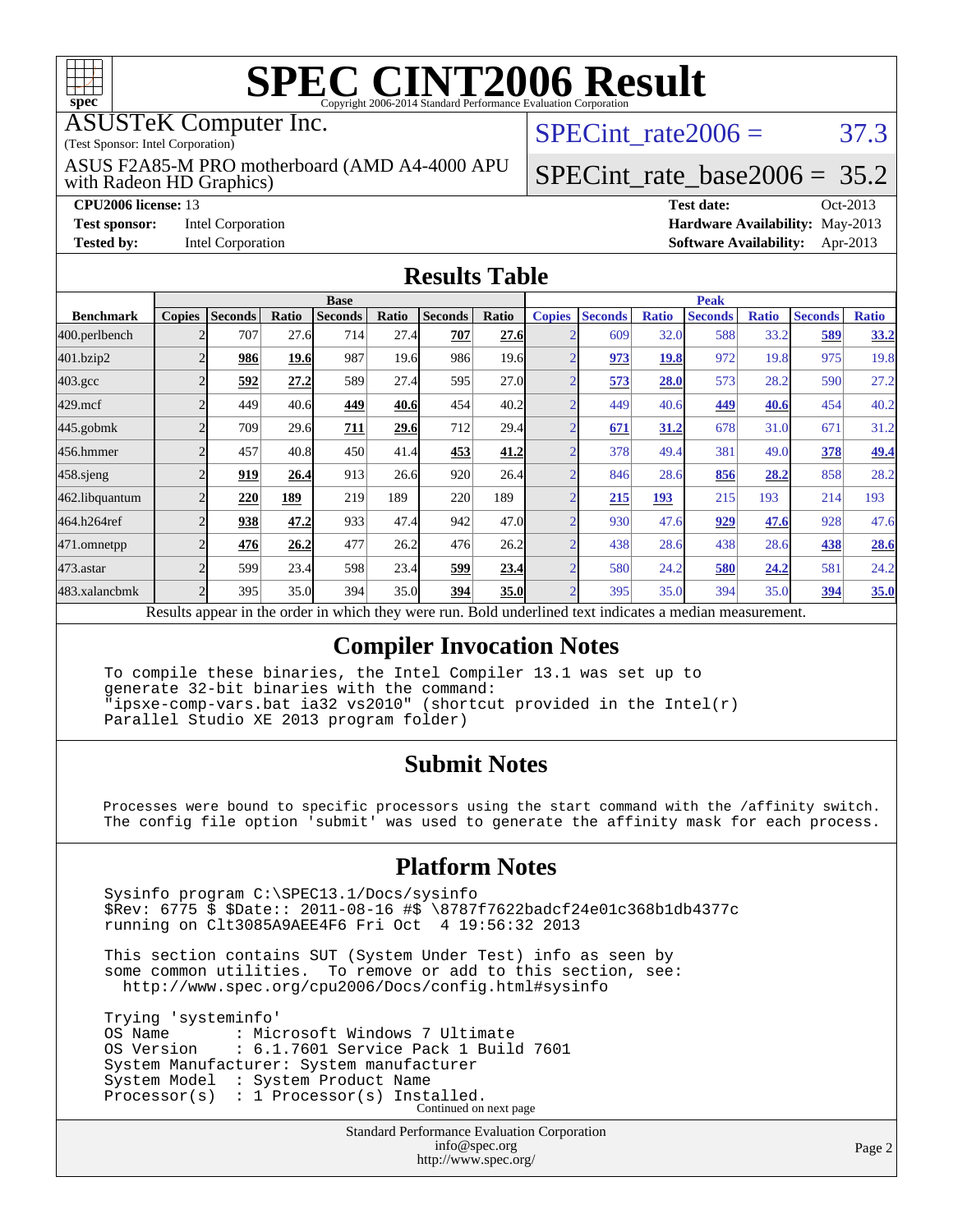

ASUSTeK Computer Inc.

(Test Sponsor: Intel Corporation)

with Radeon HD Graphics) ASUS F2A85-M PRO motherboard (AMD A4-4000 APU SPECint rate  $2006 = 37.3$ 

[SPECint\\_rate\\_base2006 =](http://www.spec.org/auto/cpu2006/Docs/result-fields.html#SPECintratebase2006) 35.2

**[Test sponsor:](http://www.spec.org/auto/cpu2006/Docs/result-fields.html#Testsponsor)** Intel Corporation **[Hardware Availability:](http://www.spec.org/auto/cpu2006/Docs/result-fields.html#HardwareAvailability)** May-2013

**[CPU2006 license:](http://www.spec.org/auto/cpu2006/Docs/result-fields.html#CPU2006license)** 13 **[Test date:](http://www.spec.org/auto/cpu2006/Docs/result-fields.html#Testdate)** Oct-2013 **[Tested by:](http://www.spec.org/auto/cpu2006/Docs/result-fields.html#Testedby)** Intel Corporation **[Software Availability:](http://www.spec.org/auto/cpu2006/Docs/result-fields.html#SoftwareAvailability)** Apr-2013

### **[Platform Notes \(Continued\)](http://www.spec.org/auto/cpu2006/Docs/result-fields.html#PlatformNotes)**

 [01]: AMD64 Family 21 Model 19 Stepping 1 AuthenticAMD ~3000 Mhz BIOS Version : American Megatrends Inc. 6105, 5/8/2013 Total Physical Memory: 3,111 MB

 Trying 'wmic cpu get /value' DeviceID L2CacheSize : 1024<br>L3CacheSize : 0  $L3$ Cache $Size$  MaxClockSpeed : 3000 Name : AMD A4-4000 APU with Radeon(tm) HD Graphics NumberOfCores : 1 NumberOfLogicalProcessors: 2

(End of data from sysinfo program)

### **[Component Notes](http://www.spec.org/auto/cpu2006/Docs/result-fields.html#ComponentNotes)**

 Tested systems can be used with Shin-G ATX case, PC Power and Cooling 1200W power supply Micron MT8JTF25664AZ-1G6 Series Memory DIMMs

### **[General Notes](http://www.spec.org/auto/cpu2006/Docs/result-fields.html#GeneralNotes)**

 Binaries compiled on a system with 1x Intel Core i7-860 CPU + 8GB memory using Windows 7 Enterprise 64-bit

### **[Base Compiler Invocation](http://www.spec.org/auto/cpu2006/Docs/result-fields.html#BaseCompilerInvocation)**

[C benchmarks](http://www.spec.org/auto/cpu2006/Docs/result-fields.html#Cbenchmarks): [icl -Qvc10](http://www.spec.org/cpu2006/results/res2014q3/cpu2006-20140630-30086.flags.html#user_CCbase_intel_icc_vc10_9607f3ecbcdf68042245f068e51b40c1) [-Qstd=c99](http://www.spec.org/cpu2006/results/res2014q3/cpu2006-20140630-30086.flags.html#user_CCbase_intel_compiler_c99_mode_1a3d110e3041b3ad4466830521bdad2a)

[C++ benchmarks:](http://www.spec.org/auto/cpu2006/Docs/result-fields.html#CXXbenchmarks) [icl -Qvc10](http://www.spec.org/cpu2006/results/res2014q3/cpu2006-20140630-30086.flags.html#user_CXXbase_intel_icc_vc10_9607f3ecbcdf68042245f068e51b40c1)

### **[Base Portability Flags](http://www.spec.org/auto/cpu2006/Docs/result-fields.html#BasePortabilityFlags)**

 403.gcc: [-DSPEC\\_CPU\\_WIN32](http://www.spec.org/cpu2006/results/res2014q3/cpu2006-20140630-30086.flags.html#b403.gcc_baseCPORTABILITY_DSPEC_CPU_WIN32) 464.h264ref: [-DWIN32](http://www.spec.org/cpu2006/results/res2014q3/cpu2006-20140630-30086.flags.html#b464.h264ref_baseCPORTABILITY_DWIN32) [-DSPEC\\_CPU\\_NO\\_INTTYPES](http://www.spec.org/cpu2006/results/res2014q3/cpu2006-20140630-30086.flags.html#b464.h264ref_baseCPORTABILITY_DSPEC_CPU_NO_INTTYPES) 483.xalancbmk: [-Qoption,cpp,--no\\_wchar\\_t\\_keyword](http://www.spec.org/cpu2006/results/res2014q3/cpu2006-20140630-30086.flags.html#user_baseCXXPORTABILITY483_xalancbmk_f-no_wchar_t_keyword_ec0ad4495a16b4e858bfcb29d949d25d)

# **[Base Optimization Flags](http://www.spec.org/auto/cpu2006/Docs/result-fields.html#BaseOptimizationFlags)**

[C benchmarks](http://www.spec.org/auto/cpu2006/Docs/result-fields.html#Cbenchmarks):

[/arch:AVX](http://www.spec.org/cpu2006/results/res2014q3/cpu2006-20140630-30086.flags.html#user_CCbase_f-archAVX_e8ab52e15dc7c67e0682fc680b79ed94) [-Qipo](http://www.spec.org/cpu2006/results/res2014q3/cpu2006-20140630-30086.flags.html#user_CCbase_f-Qipo) [-O3](http://www.spec.org/cpu2006/results/res2014q3/cpu2006-20140630-30086.flags.html#user_CCbase_f-O3) [-Qprec-div-](http://www.spec.org/cpu2006/results/res2014q3/cpu2006-20140630-30086.flags.html#user_CCbase_f-Qprec-div-) [-Qopt-prefetch](http://www.spec.org/cpu2006/results/res2014q3/cpu2006-20140630-30086.flags.html#user_CCbase_f-Qprefetch_37c211608666b9dff9380561f602f0a8) [/F512000000](http://www.spec.org/cpu2006/results/res2014q3/cpu2006-20140630-30086.flags.html#user_CCbase_set_stack_space_98438a10eb60aa5f35f4c79d9b9b27b1)

Continued on next page

Standard Performance Evaluation Corporation [info@spec.org](mailto:info@spec.org) <http://www.spec.org/>

Page 3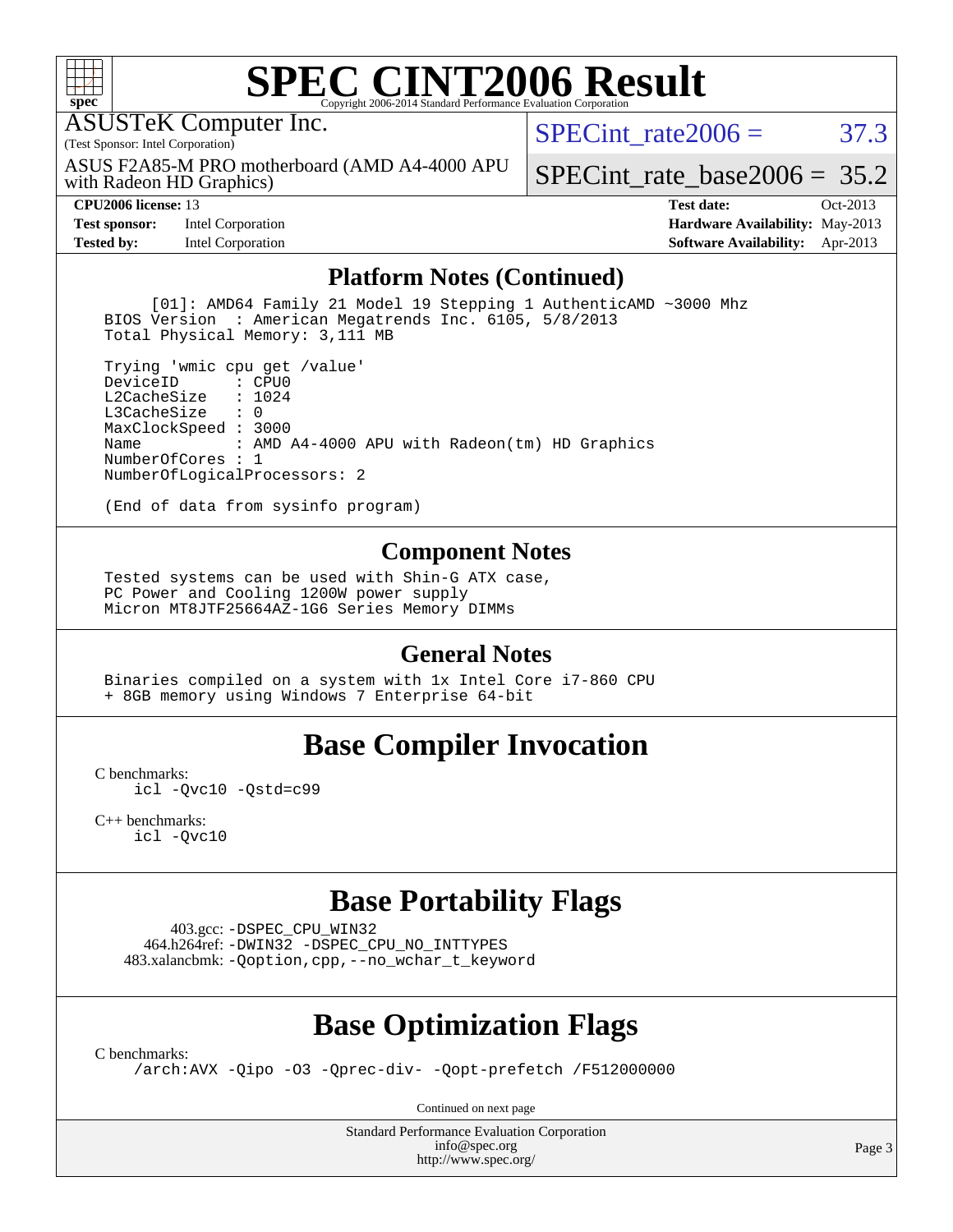

ASUSTeK Computer Inc.

(Test Sponsor: Intel Corporation)

with Radeon HD Graphics) ASUS F2A85-M PRO motherboard (AMD A4-4000 APU SPECint rate  $2006 = 37.3$ 

[SPECint\\_rate\\_base2006 =](http://www.spec.org/auto/cpu2006/Docs/result-fields.html#SPECintratebase2006) 35.2

**[Test sponsor:](http://www.spec.org/auto/cpu2006/Docs/result-fields.html#Testsponsor)** Intel Corporation **[Hardware Availability:](http://www.spec.org/auto/cpu2006/Docs/result-fields.html#HardwareAvailability)** May-2013

**[CPU2006 license:](http://www.spec.org/auto/cpu2006/Docs/result-fields.html#CPU2006license)** 13 **[Test date:](http://www.spec.org/auto/cpu2006/Docs/result-fields.html#Testdate)** Oct-2013 [Tested by:](http://www.spec.org/auto/cpu2006/Docs/result-fields.html#Testedby) Intel Corporation **[Software Availability:](http://www.spec.org/auto/cpu2006/Docs/result-fields.html#SoftwareAvailability)** Apr-2013

# **[Base Optimization Flags \(Continued\)](http://www.spec.org/auto/cpu2006/Docs/result-fields.html#BaseOptimizationFlags)**

[C++ benchmarks:](http://www.spec.org/auto/cpu2006/Docs/result-fields.html#CXXbenchmarks)

[/arch:AVX](http://www.spec.org/cpu2006/results/res2014q3/cpu2006-20140630-30086.flags.html#user_CXXbase_f-archAVX_e8ab52e15dc7c67e0682fc680b79ed94) [-Qipo](http://www.spec.org/cpu2006/results/res2014q3/cpu2006-20140630-30086.flags.html#user_CXXbase_f-Qipo) [-O3](http://www.spec.org/cpu2006/results/res2014q3/cpu2006-20140630-30086.flags.html#user_CXXbase_f-O3) [-Qprec-div-](http://www.spec.org/cpu2006/results/res2014q3/cpu2006-20140630-30086.flags.html#user_CXXbase_f-Qprec-div-) [-Qopt-prefetch](http://www.spec.org/cpu2006/results/res2014q3/cpu2006-20140630-30086.flags.html#user_CXXbase_f-Qprefetch_37c211608666b9dff9380561f602f0a8) [-Qcxx-features](http://www.spec.org/cpu2006/results/res2014q3/cpu2006-20140630-30086.flags.html#user_CXXbase_f-Qcxx_features_dbf36c8a6dba956e22f1645e4dcd4d98) [/F512000000](http://www.spec.org/cpu2006/results/res2014q3/cpu2006-20140630-30086.flags.html#user_CXXbase_set_stack_space_98438a10eb60aa5f35f4c79d9b9b27b1) [shlW32M.lib](http://www.spec.org/cpu2006/results/res2014q3/cpu2006-20140630-30086.flags.html#user_CXXbase_SmartHeap32_d106338dfda1a055705c9b519e07f096)

## **[Base Other Flags](http://www.spec.org/auto/cpu2006/Docs/result-fields.html#BaseOtherFlags)**

[C benchmarks](http://www.spec.org/auto/cpu2006/Docs/result-fields.html#Cbenchmarks):

403.gcc: [-Dalloca=\\_alloca](http://www.spec.org/cpu2006/results/res2014q3/cpu2006-20140630-30086.flags.html#b403.gcc_baseEXTRA_CFLAGS_Dalloca_be3056838c12de2578596ca5467af7f3)

## **[Peak Compiler Invocation](http://www.spec.org/auto/cpu2006/Docs/result-fields.html#PeakCompilerInvocation)**

[C benchmarks \(except as noted below\)](http://www.spec.org/auto/cpu2006/Docs/result-fields.html#Cbenchmarksexceptasnotedbelow):

[icl -Qvc10](http://www.spec.org/cpu2006/results/res2014q3/cpu2006-20140630-30086.flags.html#user_CCpeak_intel_icc_vc10_9607f3ecbcdf68042245f068e51b40c1) [-Qstd=c99](http://www.spec.org/cpu2006/results/res2014q3/cpu2006-20140630-30086.flags.html#user_CCpeak_intel_compiler_c99_mode_1a3d110e3041b3ad4466830521bdad2a)

456.hmmer: [C:\Program Files \(x86\)\Intel\Composer XE 2013.171/bin/intel64/icl.exe](http://www.spec.org/cpu2006/results/res2014q3/cpu2006-20140630-30086.flags.html#user_peakCCLD456_hmmer_intel_icc_64bit_a47adb23ffeeb40a4c72a454746f326c)

458.sjeng: [C:\Program Files \(x86\)\Intel\Composer XE 2013.171/bin/intel64/icl.exe](http://www.spec.org/cpu2006/results/res2014q3/cpu2006-20140630-30086.flags.html#user_peakCCLD458_sjeng_intel_icc_64bit_a47adb23ffeeb40a4c72a454746f326c)

 462.libquantum: [C:\Program Files \(x86\)\Intel\Composer XE 2013.171/bin/intel64/icl.exe](http://www.spec.org/cpu2006/results/res2014q3/cpu2006-20140630-30086.flags.html#user_peakCCLD462_libquantum_intel_icc_64bit_a47adb23ffeeb40a4c72a454746f326c) [-Qstd=c99](http://www.spec.org/cpu2006/results/res2014q3/cpu2006-20140630-30086.flags.html#user_peakCCLD462_libquantum_intel_compiler_c99_mode_1a3d110e3041b3ad4466830521bdad2a)

[C++ benchmarks \(except as noted below\):](http://www.spec.org/auto/cpu2006/Docs/result-fields.html#CXXbenchmarksexceptasnotedbelow) [icl -Qvc10](http://www.spec.org/cpu2006/results/res2014q3/cpu2006-20140630-30086.flags.html#user_CXXpeak_intel_icc_vc10_9607f3ecbcdf68042245f068e51b40c1)

473.astar: [C:\Program Files \(x86\)\Intel\Composer XE 2013.171/bin/intel64/icl.exe](http://www.spec.org/cpu2006/results/res2014q3/cpu2006-20140630-30086.flags.html#user_peakCXXLD473_astar_intel_icc_64bit_a47adb23ffeeb40a4c72a454746f326c)

### **[Peak Portability Flags](http://www.spec.org/auto/cpu2006/Docs/result-fields.html#PeakPortabilityFlags)**

 403.gcc: [-DSPEC\\_CPU\\_WIN32](http://www.spec.org/cpu2006/results/res2014q3/cpu2006-20140630-30086.flags.html#b403.gcc_peakCPORTABILITY_DSPEC_CPU_WIN32) 456.hmmer: [-DSPEC\\_CPU\\_P64](http://www.spec.org/cpu2006/results/res2014q3/cpu2006-20140630-30086.flags.html#suite_peakPORTABILITY456_hmmer_DSPEC_CPU_P64) 458.sjeng: [-DSPEC\\_CPU\\_P64](http://www.spec.org/cpu2006/results/res2014q3/cpu2006-20140630-30086.flags.html#suite_peakPORTABILITY458_sjeng_DSPEC_CPU_P64) 462.libquantum: [-DSPEC\\_CPU\\_P64](http://www.spec.org/cpu2006/results/res2014q3/cpu2006-20140630-30086.flags.html#suite_peakPORTABILITY462_libquantum_DSPEC_CPU_P64) 464.h264ref: [-DWIN32](http://www.spec.org/cpu2006/results/res2014q3/cpu2006-20140630-30086.flags.html#b464.h264ref_peakCPORTABILITY_DWIN32) [-DSPEC\\_CPU\\_NO\\_INTTYPES](http://www.spec.org/cpu2006/results/res2014q3/cpu2006-20140630-30086.flags.html#b464.h264ref_peakCPORTABILITY_DSPEC_CPU_NO_INTTYPES) 473.astar: [-DSPEC\\_CPU\\_P64](http://www.spec.org/cpu2006/results/res2014q3/cpu2006-20140630-30086.flags.html#suite_peakPORTABILITY473_astar_DSPEC_CPU_P64) 483.xalancbmk: [-Qoption,cpp,--no\\_wchar\\_t\\_keyword](http://www.spec.org/cpu2006/results/res2014q3/cpu2006-20140630-30086.flags.html#user_peakCXXPORTABILITY483_xalancbmk_f-no_wchar_t_keyword_ec0ad4495a16b4e858bfcb29d949d25d)

# **[Peak Optimization Flags](http://www.spec.org/auto/cpu2006/Docs/result-fields.html#PeakOptimizationFlags)**

[C benchmarks](http://www.spec.org/auto/cpu2006/Docs/result-fields.html#Cbenchmarks):

Continued on next page

Standard Performance Evaluation Corporation [info@spec.org](mailto:info@spec.org) <http://www.spec.org/>

Page 4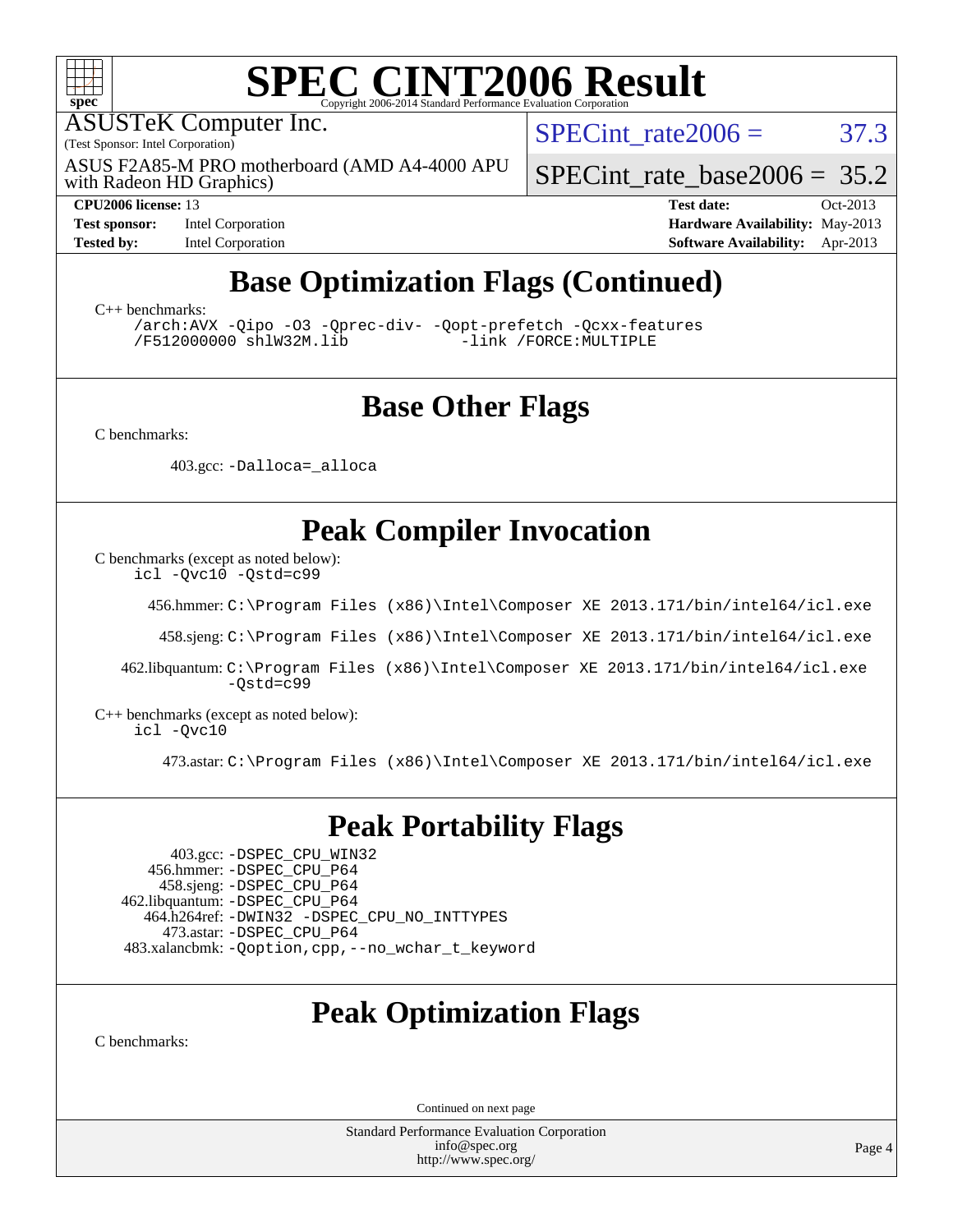

### **[SPEC CINT2006 Result](http://www.spec.org/auto/cpu2006/Docs/result-fields.html#SPECCINT2006Result)** Copyright 2006-2014 Standard Performance Evaluation C

ASUSTeK Computer Inc.

(Test Sponsor: Intel Corporation)

with Radeon HD Graphics) ASUS F2A85-M PRO motherboard (AMD A4-4000 APU SPECint rate  $2006 = 37.3$ 

SPECint rate base2006 =  $35.2$ 

| <b>Test sponsor:</b> | Intel Corporation |
|----------------------|-------------------|
| <b>Tested by:</b>    | Intel Corporation |

**[CPU2006 license:](http://www.spec.org/auto/cpu2006/Docs/result-fields.html#CPU2006license)** 13 **[Test date:](http://www.spec.org/auto/cpu2006/Docs/result-fields.html#Testdate)** Oct-2013 **[Hardware Availability:](http://www.spec.org/auto/cpu2006/Docs/result-fields.html#HardwareAvailability)** May-2013 **[Software Availability:](http://www.spec.org/auto/cpu2006/Docs/result-fields.html#SoftwareAvailability)** Apr-2013

# **[Peak Optimization Flags \(Continued\)](http://www.spec.org/auto/cpu2006/Docs/result-fields.html#PeakOptimizationFlags)**

 400.perlbench: [/arch:AVX](http://www.spec.org/cpu2006/results/res2014q3/cpu2006-20140630-30086.flags.html#user_peakPASS2_CFLAGSPASS2_LDFLAGS400_perlbench_f-archAVX_e8ab52e15dc7c67e0682fc680b79ed94)(pass 2) [-Qprof\\_gen](http://www.spec.org/cpu2006/results/res2014q3/cpu2006-20140630-30086.flags.html#user_peakPASS1_CFLAGSPASS1_LDFLAGS400_perlbench_Qprof_gen)(pass 1) [-Qprof\\_use](http://www.spec.org/cpu2006/results/res2014q3/cpu2006-20140630-30086.flags.html#user_peakPASS2_CFLAGSPASS2_LDFLAGS400_perlbench_Qprof_use)(pass 2) [-Qipo](http://www.spec.org/cpu2006/results/res2014q3/cpu2006-20140630-30086.flags.html#user_peakOPTIMIZE400_perlbench_f-Qipo) [-O3](http://www.spec.org/cpu2006/results/res2014q3/cpu2006-20140630-30086.flags.html#user_peakOPTIMIZE400_perlbench_f-O3) [-Qprec-div-](http://www.spec.org/cpu2006/results/res2014q3/cpu2006-20140630-30086.flags.html#user_peakOPTIMIZE400_perlbench_f-Qprec-div-) [-Qansi-alias](http://www.spec.org/cpu2006/results/res2014q3/cpu2006-20140630-30086.flags.html#user_peakOPTIMIZE400_perlbench_f-Qansi-alias) [-Qopt-prefetch](http://www.spec.org/cpu2006/results/res2014q3/cpu2006-20140630-30086.flags.html#user_peakOPTIMIZE400_perlbench_f-Qprefetch_37c211608666b9dff9380561f602f0a8) [/F512000000](http://www.spec.org/cpu2006/results/res2014q3/cpu2006-20140630-30086.flags.html#user_peakEXTRA_LDFLAGS400_perlbench_set_stack_space_98438a10eb60aa5f35f4c79d9b9b27b1) [shlW32M.lib](http://www.spec.org/cpu2006/results/res2014q3/cpu2006-20140630-30086.flags.html#user_peakEXTRA_LIBS400_perlbench_SmartHeap32_d106338dfda1a055705c9b519e07f096) 401.bzip2: [/arch:AVX](http://www.spec.org/cpu2006/results/res2014q3/cpu2006-20140630-30086.flags.html#user_peakPASS2_CFLAGSPASS2_LDFLAGS401_bzip2_f-archAVX_e8ab52e15dc7c67e0682fc680b79ed94)(pass 2) [-Qprof\\_gen](http://www.spec.org/cpu2006/results/res2014q3/cpu2006-20140630-30086.flags.html#user_peakPASS1_CFLAGSPASS1_LDFLAGS401_bzip2_Qprof_gen)(pass 1) [-Qprof\\_use](http://www.spec.org/cpu2006/results/res2014q3/cpu2006-20140630-30086.flags.html#user_peakPASS2_CFLAGSPASS2_LDFLAGS401_bzip2_Qprof_use)(pass 2) [-Qipo](http://www.spec.org/cpu2006/results/res2014q3/cpu2006-20140630-30086.flags.html#user_peakOPTIMIZE401_bzip2_f-Qipo) [-O3](http://www.spec.org/cpu2006/results/res2014q3/cpu2006-20140630-30086.flags.html#user_peakOPTIMIZE401_bzip2_f-O3) [-Qprec-div-](http://www.spec.org/cpu2006/results/res2014q3/cpu2006-20140630-30086.flags.html#user_peakOPTIMIZE401_bzip2_f-Qprec-div-) [-Qopt-prefetch](http://www.spec.org/cpu2006/results/res2014q3/cpu2006-20140630-30086.flags.html#user_peakOPTIMIZE401_bzip2_f-Qprefetch_37c211608666b9dff9380561f602f0a8) [-Qansi-alias](http://www.spec.org/cpu2006/results/res2014q3/cpu2006-20140630-30086.flags.html#user_peakOPTIMIZE401_bzip2_f-Qansi-alias) [/F512000000](http://www.spec.org/cpu2006/results/res2014q3/cpu2006-20140630-30086.flags.html#user_peakEXTRA_LDFLAGS401_bzip2_set_stack_space_98438a10eb60aa5f35f4c79d9b9b27b1) 403.gcc: [/arch:AVX](http://www.spec.org/cpu2006/results/res2014q3/cpu2006-20140630-30086.flags.html#user_peakPASS2_CFLAGSPASS2_LDFLAGS403_gcc_f-archAVX_e8ab52e15dc7c67e0682fc680b79ed94)(pass 2) [-Qprof\\_gen](http://www.spec.org/cpu2006/results/res2014q3/cpu2006-20140630-30086.flags.html#user_peakPASS1_CFLAGSPASS1_LDFLAGS403_gcc_Qprof_gen)(pass 1) [-Qprof\\_use](http://www.spec.org/cpu2006/results/res2014q3/cpu2006-20140630-30086.flags.html#user_peakPASS2_CFLAGSPASS2_LDFLAGS403_gcc_Qprof_use)(pass 2) [-Qipo](http://www.spec.org/cpu2006/results/res2014q3/cpu2006-20140630-30086.flags.html#user_peakOPTIMIZE403_gcc_f-Qipo) [-O3](http://www.spec.org/cpu2006/results/res2014q3/cpu2006-20140630-30086.flags.html#user_peakOPTIMIZE403_gcc_f-O3) [-Qprec-div-](http://www.spec.org/cpu2006/results/res2014q3/cpu2006-20140630-30086.flags.html#user_peakOPTIMIZE403_gcc_f-Qprec-div-) [-Qopt-prefetch](http://www.spec.org/cpu2006/results/res2014q3/cpu2006-20140630-30086.flags.html#user_peakOPTIMIZE403_gcc_f-Qprefetch_37c211608666b9dff9380561f602f0a8) [/F512000000](http://www.spec.org/cpu2006/results/res2014q3/cpu2006-20140630-30086.flags.html#user_peakEXTRA_LDFLAGS403_gcc_set_stack_space_98438a10eb60aa5f35f4c79d9b9b27b1)  $429$ .mcf: basepeak = yes 445.gobmk: [/arch:AVX](http://www.spec.org/cpu2006/results/res2014q3/cpu2006-20140630-30086.flags.html#user_peakPASS2_CFLAGSPASS2_LDFLAGS445_gobmk_f-archAVX_e8ab52e15dc7c67e0682fc680b79ed94)(pass 2) [-Qprof\\_gen](http://www.spec.org/cpu2006/results/res2014q3/cpu2006-20140630-30086.flags.html#user_peakPASS1_CFLAGSPASS1_LDFLAGS445_gobmk_Qprof_gen)(pass 1) [-Qprof\\_use](http://www.spec.org/cpu2006/results/res2014q3/cpu2006-20140630-30086.flags.html#user_peakPASS2_CFLAGSPASS2_LDFLAGS445_gobmk_Qprof_use)(pass 2) [-Qipo](http://www.spec.org/cpu2006/results/res2014q3/cpu2006-20140630-30086.flags.html#user_peakOPTIMIZE445_gobmk_f-Qipo) [-O2](http://www.spec.org/cpu2006/results/res2014q3/cpu2006-20140630-30086.flags.html#user_peakOPTIMIZE445_gobmk_f-O2) [-Qprec-div-](http://www.spec.org/cpu2006/results/res2014q3/cpu2006-20140630-30086.flags.html#user_peakOPTIMIZE445_gobmk_f-Qprec-div-) [-Qansi-alias](http://www.spec.org/cpu2006/results/res2014q3/cpu2006-20140630-30086.flags.html#user_peakOPTIMIZE445_gobmk_f-Qansi-alias) [/F512000000](http://www.spec.org/cpu2006/results/res2014q3/cpu2006-20140630-30086.flags.html#user_peakEXTRA_LDFLAGS445_gobmk_set_stack_space_98438a10eb60aa5f35f4c79d9b9b27b1) 456.hmmer: [-Qauto-ilp32](http://www.spec.org/cpu2006/results/res2014q3/cpu2006-20140630-30086.flags.html#user_peakCCLD456_hmmer_f-Qauto-ilp32) [/arch:AVX](http://www.spec.org/cpu2006/results/res2014q3/cpu2006-20140630-30086.flags.html#user_peakPASS2_CFLAGSPASS2_LDFLAGS456_hmmer_f-archAVX_e8ab52e15dc7c67e0682fc680b79ed94)(pass 2) [-Qprof\\_gen](http://www.spec.org/cpu2006/results/res2014q3/cpu2006-20140630-30086.flags.html#user_peakPASS1_CFLAGSPASS1_LDFLAGS456_hmmer_Qprof_gen)(pass 1) [-Qprof\\_use](http://www.spec.org/cpu2006/results/res2014q3/cpu2006-20140630-30086.flags.html#user_peakPASS2_CFLAGSPASS2_LDFLAGS456_hmmer_Qprof_use)(pass 2) [-Qipo](http://www.spec.org/cpu2006/results/res2014q3/cpu2006-20140630-30086.flags.html#user_peakOPTIMIZE456_hmmer_f-Qipo) [-O3](http://www.spec.org/cpu2006/results/res2014q3/cpu2006-20140630-30086.flags.html#user_peakOPTIMIZE456_hmmer_f-O3) [-Qprec-div-](http://www.spec.org/cpu2006/results/res2014q3/cpu2006-20140630-30086.flags.html#user_peakOPTIMIZE456_hmmer_f-Qprec-div-) [-Qopt-prefetch](http://www.spec.org/cpu2006/results/res2014q3/cpu2006-20140630-30086.flags.html#user_peakOPTIMIZE456_hmmer_f-Qprefetch_37c211608666b9dff9380561f602f0a8) [/F512000000](http://www.spec.org/cpu2006/results/res2014q3/cpu2006-20140630-30086.flags.html#user_peakEXTRA_LDFLAGS456_hmmer_set_stack_space_98438a10eb60aa5f35f4c79d9b9b27b1) 458.sjeng: [-Qauto-ilp32](http://www.spec.org/cpu2006/results/res2014q3/cpu2006-20140630-30086.flags.html#user_peakCCLD458_sjeng_f-Qauto-ilp32) [/arch:AVX](http://www.spec.org/cpu2006/results/res2014q3/cpu2006-20140630-30086.flags.html#user_peakPASS2_CFLAGSPASS2_LDFLAGS458_sjeng_f-archAVX_e8ab52e15dc7c67e0682fc680b79ed94)(pass 2) [-Qprof\\_gen](http://www.spec.org/cpu2006/results/res2014q3/cpu2006-20140630-30086.flags.html#user_peakPASS1_CFLAGSPASS1_LDFLAGS458_sjeng_Qprof_gen)(pass 1) [-Qprof\\_use](http://www.spec.org/cpu2006/results/res2014q3/cpu2006-20140630-30086.flags.html#user_peakPASS2_CFLAGSPASS2_LDFLAGS458_sjeng_Qprof_use)(pass 2) [-Qipo](http://www.spec.org/cpu2006/results/res2014q3/cpu2006-20140630-30086.flags.html#user_peakOPTIMIZE458_sjeng_f-Qipo) [-O3](http://www.spec.org/cpu2006/results/res2014q3/cpu2006-20140630-30086.flags.html#user_peakOPTIMIZE458_sjeng_f-O3) [-Qprec-div-](http://www.spec.org/cpu2006/results/res2014q3/cpu2006-20140630-30086.flags.html#user_peakOPTIMIZE458_sjeng_f-Qprec-div-) [-Qunroll4](http://www.spec.org/cpu2006/results/res2014q3/cpu2006-20140630-30086.flags.html#user_peakOPTIMIZE458_sjeng_f-Qunroll_013b1c0ea3aa84ef2c65e488bcc3d968) [/F512000000](http://www.spec.org/cpu2006/results/res2014q3/cpu2006-20140630-30086.flags.html#user_peakEXTRA_LDFLAGS458_sjeng_set_stack_space_98438a10eb60aa5f35f4c79d9b9b27b1) 462.libquantum: [-Qauto-ilp32](http://www.spec.org/cpu2006/results/res2014q3/cpu2006-20140630-30086.flags.html#user_peakCCLD462_libquantum_f-Qauto-ilp32) [/arch:AVX](http://www.spec.org/cpu2006/results/res2014q3/cpu2006-20140630-30086.flags.html#user_peakOPTIMIZE462_libquantum_f-archAVX_e8ab52e15dc7c67e0682fc680b79ed94) [-Qipo](http://www.spec.org/cpu2006/results/res2014q3/cpu2006-20140630-30086.flags.html#user_peakOPTIMIZE462_libquantum_f-Qipo) [-O3](http://www.spec.org/cpu2006/results/res2014q3/cpu2006-20140630-30086.flags.html#user_peakOPTIMIZE462_libquantum_f-O3) [-Qprec-div-](http://www.spec.org/cpu2006/results/res2014q3/cpu2006-20140630-30086.flags.html#user_peakOPTIMIZE462_libquantum_f-Qprec-div-) [-Qopt-prefetch](http://www.spec.org/cpu2006/results/res2014q3/cpu2006-20140630-30086.flags.html#user_peakOPTIMIZE462_libquantum_f-Qprefetch_37c211608666b9dff9380561f602f0a8) [/F512000000](http://www.spec.org/cpu2006/results/res2014q3/cpu2006-20140630-30086.flags.html#user_peakEXTRA_LDFLAGS462_libquantum_set_stack_space_98438a10eb60aa5f35f4c79d9b9b27b1) 464.h264ref: [/arch:AVX](http://www.spec.org/cpu2006/results/res2014q3/cpu2006-20140630-30086.flags.html#user_peakPASS2_CFLAGSPASS2_LDFLAGS464_h264ref_f-archAVX_e8ab52e15dc7c67e0682fc680b79ed94)(pass 2) [-Qprof\\_gen](http://www.spec.org/cpu2006/results/res2014q3/cpu2006-20140630-30086.flags.html#user_peakPASS1_CFLAGSPASS1_LDFLAGS464_h264ref_Qprof_gen)(pass 1) [-Qprof\\_use](http://www.spec.org/cpu2006/results/res2014q3/cpu2006-20140630-30086.flags.html#user_peakPASS2_CFLAGSPASS2_LDFLAGS464_h264ref_Qprof_use)(pass 2) [-Qipo](http://www.spec.org/cpu2006/results/res2014q3/cpu2006-20140630-30086.flags.html#user_peakOPTIMIZE464_h264ref_f-Qipo) [-O3](http://www.spec.org/cpu2006/results/res2014q3/cpu2006-20140630-30086.flags.html#user_peakOPTIMIZE464_h264ref_f-O3) [-Qprec-div-](http://www.spec.org/cpu2006/results/res2014q3/cpu2006-20140630-30086.flags.html#user_peakOPTIMIZE464_h264ref_f-Qprec-div-) [-Qunroll2](http://www.spec.org/cpu2006/results/res2014q3/cpu2006-20140630-30086.flags.html#user_peakOPTIMIZE464_h264ref_f-Qunroll_1d9456aa650e77fc2a0cf43cef3fa08c) [-Qansi-alias](http://www.spec.org/cpu2006/results/res2014q3/cpu2006-20140630-30086.flags.html#user_peakOPTIMIZE464_h264ref_f-Qansi-alias) [/F512000000](http://www.spec.org/cpu2006/results/res2014q3/cpu2006-20140630-30086.flags.html#user_peakEXTRA_LDFLAGS464_h264ref_set_stack_space_98438a10eb60aa5f35f4c79d9b9b27b1) [C++ benchmarks:](http://www.spec.org/auto/cpu2006/Docs/result-fields.html#CXXbenchmarks) 471.omnetpp: [/arch:AVX](http://www.spec.org/cpu2006/results/res2014q3/cpu2006-20140630-30086.flags.html#user_peakPASS2_CXXFLAGSPASS2_LDFLAGS471_omnetpp_f-archAVX_e8ab52e15dc7c67e0682fc680b79ed94)(pass 2) [-Qprof\\_gen](http://www.spec.org/cpu2006/results/res2014q3/cpu2006-20140630-30086.flags.html#user_peakPASS1_CXXFLAGSPASS1_LDFLAGS471_omnetpp_Qprof_gen)(pass 1) [-Qprof\\_use](http://www.spec.org/cpu2006/results/res2014q3/cpu2006-20140630-30086.flags.html#user_peakPASS2_CXXFLAGSPASS2_LDFLAGS471_omnetpp_Qprof_use)(pass 2) [-Qipo](http://www.spec.org/cpu2006/results/res2014q3/cpu2006-20140630-30086.flags.html#user_peakOPTIMIZE471_omnetpp_f-Qipo) [-O3](http://www.spec.org/cpu2006/results/res2014q3/cpu2006-20140630-30086.flags.html#user_peakOPTIMIZE471_omnetpp_f-O3) [-Qprec-div-](http://www.spec.org/cpu2006/results/res2014q3/cpu2006-20140630-30086.flags.html#user_peakOPTIMIZE471_omnetpp_f-Qprec-div-) [-Qansi-alias](http://www.spec.org/cpu2006/results/res2014q3/cpu2006-20140630-30086.flags.html#user_peakOPTIMIZE471_omnetpp_f-Qansi-alias) [-Qopt-ra-region-strategy=block](http://www.spec.org/cpu2006/results/res2014q3/cpu2006-20140630-30086.flags.html#user_peakOPTIMIZE471_omnetpp_f-Qopt-ra-region-strategy_d2240e80a5d9053a1fd400255dbf4159) [/F512000000](http://www.spec.org/cpu2006/results/res2014q3/cpu2006-20140630-30086.flags.html#user_peakEXTRA_LDFLAGS471_omnetpp_set_stack_space_98438a10eb60aa5f35f4c79d9b9b27b1) [shlW32M.lib](http://www.spec.org/cpu2006/results/res2014q3/cpu2006-20140630-30086.flags.html#user_peakEXTRA_LIBS471_omnetpp_SmartHeap32_d106338dfda1a055705c9b519e07f096)  [-link /FORCE:MULTIPLE](http://www.spec.org/cpu2006/results/res2014q3/cpu2006-20140630-30086.flags.html#user_peakLDOUT471_omnetpp_link_force_multiple2_070fe330869edf77077b841074b8b0b6) 473.astar: [-Qauto-ilp32](http://www.spec.org/cpu2006/results/res2014q3/cpu2006-20140630-30086.flags.html#user_peakCXXLD473_astar_f-Qauto-ilp32) [/arch:AVX](http://www.spec.org/cpu2006/results/res2014q3/cpu2006-20140630-30086.flags.html#user_peakOPTIMIZE473_astar_f-archAVX_e8ab52e15dc7c67e0682fc680b79ed94) [-Qipo](http://www.spec.org/cpu2006/results/res2014q3/cpu2006-20140630-30086.flags.html#user_peakOPTIMIZE473_astar_f-Qipo) [-O3](http://www.spec.org/cpu2006/results/res2014q3/cpu2006-20140630-30086.flags.html#user_peakOPTIMIZE473_astar_f-O3) [-Qprec-div-](http://www.spec.org/cpu2006/results/res2014q3/cpu2006-20140630-30086.flags.html#user_peakOPTIMIZE473_astar_f-Qprec-div-) [-Qopt-prefetch](http://www.spec.org/cpu2006/results/res2014q3/cpu2006-20140630-30086.flags.html#user_peakOPTIMIZE473_astar_f-Qprefetch_37c211608666b9dff9380561f602f0a8) [/F512000000](http://www.spec.org/cpu2006/results/res2014q3/cpu2006-20140630-30086.flags.html#user_peakEXTRA_LDFLAGS473_astar_set_stack_space_98438a10eb60aa5f35f4c79d9b9b27b1) [shlW64M.lib](http://www.spec.org/cpu2006/results/res2014q3/cpu2006-20140630-30086.flags.html#user_peakEXTRA_LIBS473_astar_SmartHeap64_c4f7f76711bdf8c0633a5c1edf6e5396)  [-link /FORCE:MULTIPLE](http://www.spec.org/cpu2006/results/res2014q3/cpu2006-20140630-30086.flags.html#user_peakLDOUT473_astar_link_force_multiple2_070fe330869edf77077b841074b8b0b6)

 $483.xalanchmk: basepeak = yes$ 

# **[Peak Other Flags](http://www.spec.org/auto/cpu2006/Docs/result-fields.html#PeakOtherFlags)**

[C benchmarks](http://www.spec.org/auto/cpu2006/Docs/result-fields.html#Cbenchmarks):

Continued on next page

Standard Performance Evaluation Corporation [info@spec.org](mailto:info@spec.org) <http://www.spec.org/>